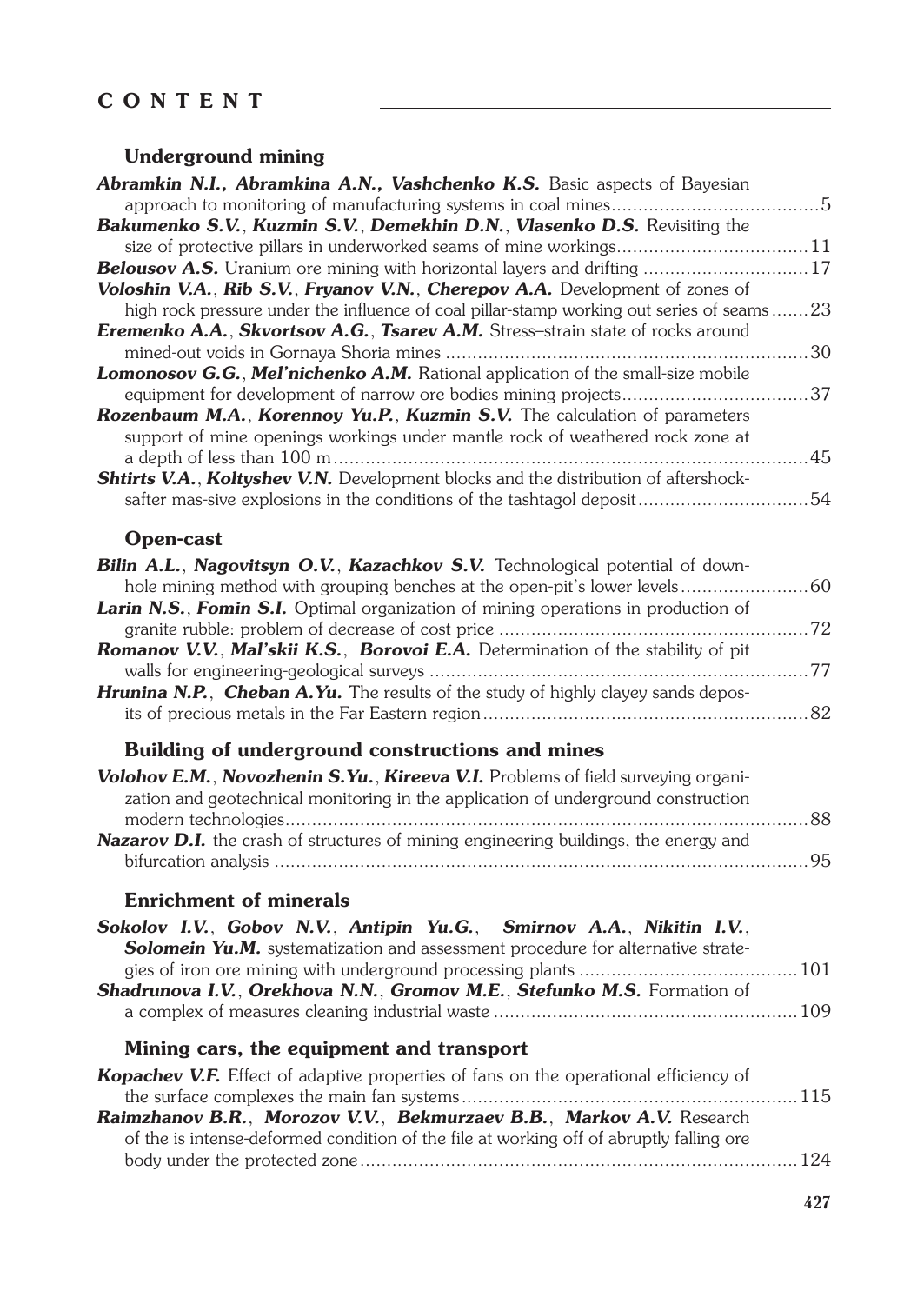| Shakleina S.E., Palekhova S.A. FEM approach to the analysis of stress-strain state         |       |
|--------------------------------------------------------------------------------------------|-------|
|                                                                                            | 131   |
| Bilin A.L., Nagovitsyn O.V. Technological potential of down-hole mining method             |       |
|                                                                                            | . 138 |
| Bochkaryov Y.S., Vikulov M.A., Ishkov A.M., Sedalishev I.I. Research of the                |       |
| exploitation of dump trucks BeIAZ-7540 in conditions of the North 151                      |       |
| <b>Gromadskiy A.S., Gorbachev Yu.G., Gromadskiy V.A.</b> Efficiency of quenching           |       |
| of dynamic loads damping efficiency by methods of damper stiffness minimization            |       |
|                                                                                            | . 158 |
| Mitusov A.A., Mitusov P.E. Energy balance in hydraulically powered percussive motor 162    |       |
| <b>Russkiy E.Yu.</b> Vibration durability of the rotors main mine axial fans  168          |       |
| <b>Yablonev A.L., Dorogov O.V.</b> Justification of the parameters of pneumatic wheel      |       |
| running passive trailed machines for transportation of milled peat 174                     |       |
| <b>Measuring, control, diagnostics</b>                                                     |       |
| <b>Shkuratnik V.L., Nikolenko P.V., Kormnov A.A.</b> Characteristics of instrumental       |       |
| support of structural heterogeneity control around mining using noise probing signals178   |       |
| <b>Yanchenko G.A.</b> On the relationship indicators density properties of rocks and their |       |
|                                                                                            | 184   |
| Domrachev A.N., Smishliaev S.A., Legaev V.R. Numerical simulating shock                    |       |
| wave and mine stopping interface by using several types of the reinforcement  189          |       |
| <b>Shtirts V.A., Eremenko A.A., Konurin A.I., Klishin I.V.</b> Experience of forecast-     |       |

| <b>Cherepetskaya E.B., Podymova N.B.</b> Laser-ultrasonic inspection of the structure |  |
|---------------------------------------------------------------------------------------|--|
|                                                                                       |  |

# **Geodynamics**

| Batugin A.S., Golovko I.V., Semenov V.A., Musina V.R., Mukhitdinov Sh.R.              |     |
|---------------------------------------------------------------------------------------|-----|
| Estimating the size of the influence zones of the block's boundaries based on         |     |
| the analysis of technogenic seismicity in mining area in the Kusbass211               |     |
| Lan Tianwei, Zhang Hongwei, Li Sheng, Rong Hai, Tang Guoshui, Batu-                   |     |
| gina I.M., Yu Lijiang, Batugin A.S. Multi-factor pattern recognition method           |     |
|                                                                                       | 215 |
| Physics of rocks and processes                                                        |     |
|                                                                                       |     |
| <b>Economics and management</b>                                                       |     |
| <b>Aliev M.M., Karimova N.G., Gilyazova S.R.</b> Nonlinear mohr-coulomb criterion     | 226 |
| <b>Antsiferov S.V., Sammal A.S., Gribanov V.B.</b> Mathematical model operation of    |     |
| lining the collector tunnels and soil mass, subject to prior strengthening            | 232 |
| Variychuk A.V., Okrainets T.I. The trend analysis of financial position of coal mines | 240 |
| <b>Kozhiev Kh.Kh., Bosikov I.I.</b> Modelling of dangerous processes of the mountain  |     |
|                                                                                       | 245 |
| Petrova T.V., Korabel L.Ya. The analysis of possibility of using mechanisms of        |     |
|                                                                                       | 250 |
| <b>Lozovskaya Ya.N., Bogdan I.M.</b> Particularization of the key trends of coal fuel |     |
|                                                                                       | 255 |
| Mathematical and computer modeling                                                    |     |
|                                                                                       |     |

|  |  |  |  |  |  | <b>Neradovskij L.G.</b> Thermometric capabilities of the induction method  260 |
|--|--|--|--|--|--|--------------------------------------------------------------------------------|
|--|--|--|--|--|--|--------------------------------------------------------------------------------|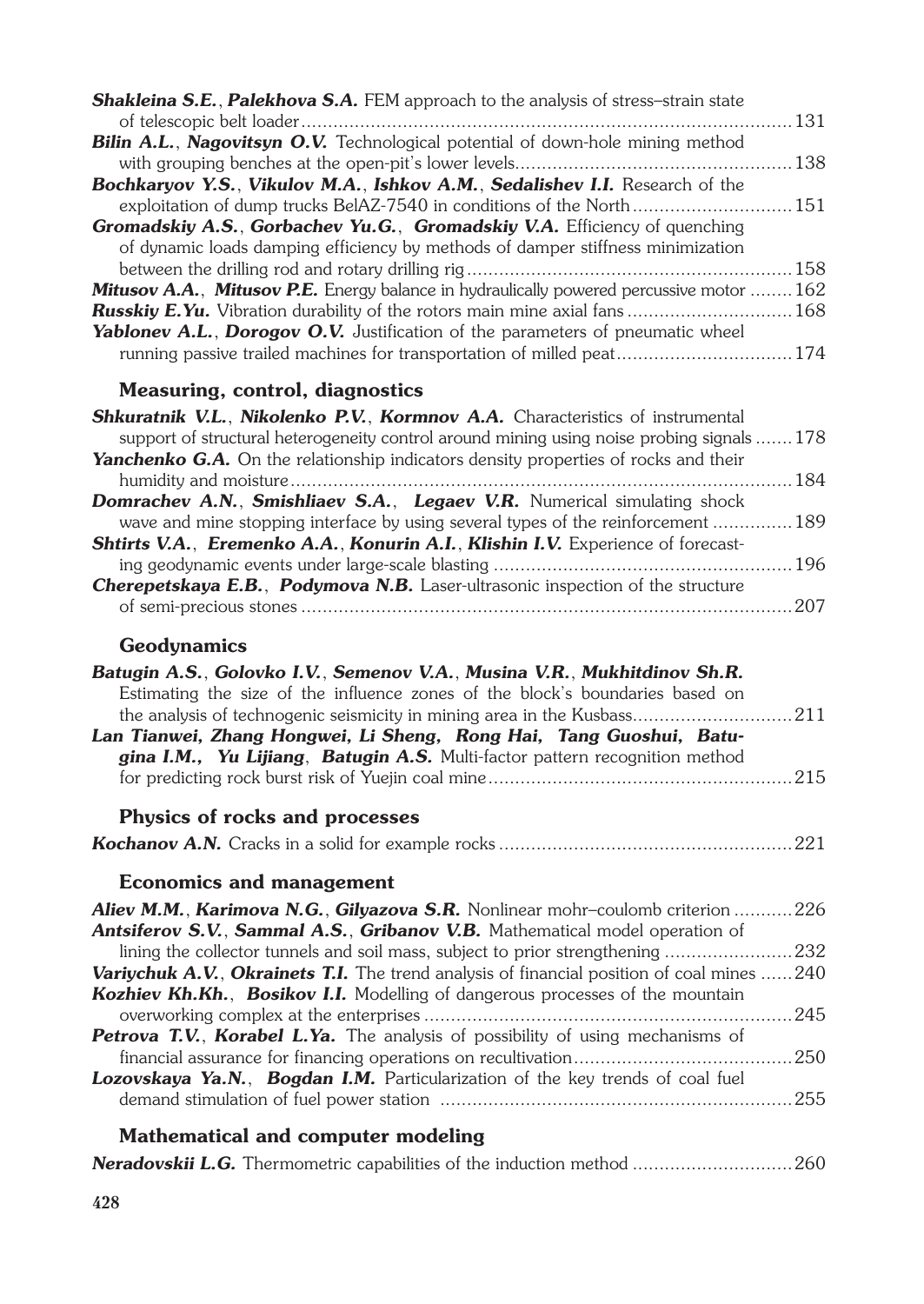| <b>Samarina V.P., Skuf'ina T.P.</b> «Green economy» of the mining regions of Russia:       |     |
|--------------------------------------------------------------------------------------------|-----|
|                                                                                            |     |
| Potapov V.Ya., Potapov V.V., Semerikov L.A., Konev Ya.I. Simulation mod-                   |     |
| eling of the separation of mica-containing ores in conveying gutters289                    |     |
| <b>Sergeev V.V., Efimov A.R.</b> Numerical modeling of shift force of reinforced concrete  |     |
| <b>Smirnov A.V., Korol' A.Yu.</b> Numerical simulation of the process of heaving rocks in  |     |
|                                                                                            |     |
| Frankevich Zh.A., Goronkova N.V. The coal industry in Russia: problems and                 |     |
|                                                                                            |     |
| Khalkechev R.K. Algorithm of geomaterials check on demand to the description the           |     |
|                                                                                            |     |
| Khalkechev R.K. Architecture development of the scientific researches automated            |     |
|                                                                                            |     |
|                                                                                            |     |
| Aerology, methane, safety                                                                  |     |
| Lugin I.V., Alferova E.L. Heat and mass transfer processes in combustion train in          |     |
|                                                                                            |     |
| Koloskova E.M., Kurbatova A.I. Dynamics of anthropogenic greenhouse gases'                 |     |
| emissions and their possible contribution to the future changes in the Earth's climate 333 |     |
|                                                                                            |     |
| Geotechnology                                                                              |     |
| Fedorin V.A., Shakhmatov V.Ya., Borisov I.L. Geotechnological Evaluation of                |     |
|                                                                                            | 338 |
|                                                                                            |     |
| <b>Explosive works</b>                                                                     |     |
| Adushkin V.V., Brigadin I.V., Kocharyan G.G., Krasnov S.A. To the question                 |     |
| about the mechanism of destruction of the solid roch underground explosion344              |     |
|                                                                                            |     |
|                                                                                            |     |
| <b>Automation and information systems</b>                                                  |     |
| Strashun Yu.P. Contemporary design of automationand control systems350                     |     |
| Tsgoev T.F., Bosikov I.I. The use of automated information systems in the manage-          |     |
|                                                                                            |     |
| <b>Shek V.M., Litvinov A.G.</b> Anthropogenic models and robotics in mining363             |     |
|                                                                                            |     |
| <b>Ecology</b>                                                                             |     |
| Krylov D.A., Sidorova G.P. Evaluation of the content of radioactive elements in            |     |
|                                                                                            |     |
| Sheshko O.E. Ecological and ekonomic preconditions of reduing harmful emissions            |     |
|                                                                                            |     |
| Oil and gas                                                                                |     |
|                                                                                            |     |
| Gromova M.P., Varenichev A.A., Gudzenko V.T. Global trends of transition to                |     |
| Arkhipova Yu.A. Perfection of activity of metallurgical enterprises in a competitive       |     |
|                                                                                            |     |
|                                                                                            |     |
| <b>Works of young scientists</b>                                                           |     |
|                                                                                            |     |
| <b>Buraeva A.E.</b> Software development support digital production of jewelry based on    |     |
| Girich I.B. The explosivedestruction of the difficult structural massif  409               |     |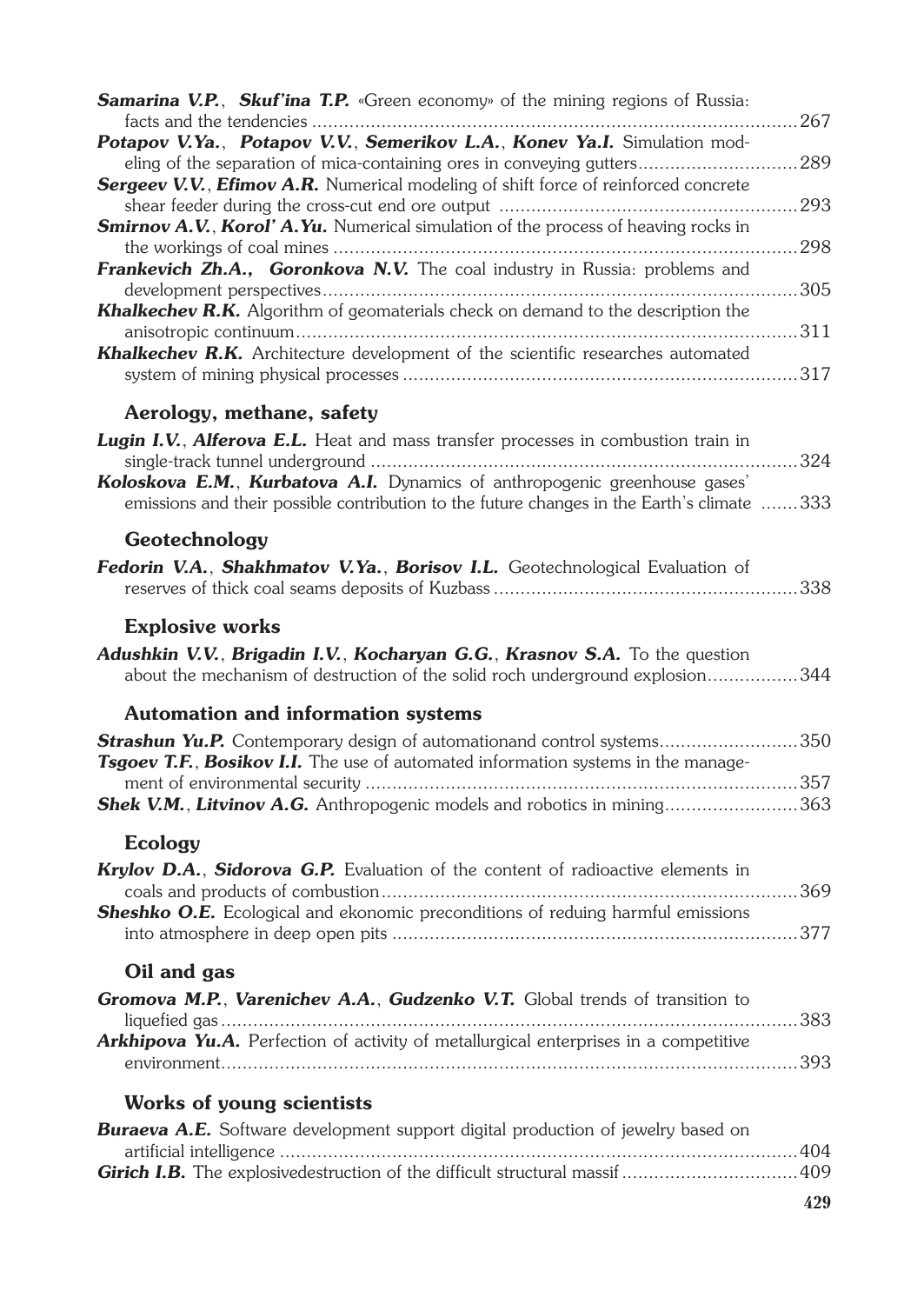|  | Levchenko Ya.V. Effect of morphological, geomechanical and technical factors on |  |  |  |
|--|---------------------------------------------------------------------------------|--|--|--|
|  |                                                                                 |  |  |  |

### **Special editions GIAB**

| Balovtsev S.V., Lebedev V.S., Skopintseva O.V., Condurin O.I., Vertinskiy                      |      |
|------------------------------------------------------------------------------------------------|------|
|                                                                                                | 114  |
| Bragin P.A., Gorin S.A., Maslov I.Yu., Ilyakhin S.V., Overchenko M.N. On the                   |      |
| density distribution in the charge of emulsion explosives sensitized with gas pores            | 167  |
| Radkevich Ya.M., Boyko P.P. Technological methods of restoration of mining ma-                 |      |
|                                                                                                | 225  |
| Artemyev V.B., Galkin V.A., Kravchuk I.L., Makarov A.M., Galkin A.V. Map                       |      |
| of the battle with dangerous production situations. Annex no $1$ to the practical              |      |
|                                                                                                | 249  |
| Gendler S.G., Savenkov E.A. Aerological safety continuous ventilation of vehicle               |      |
|                                                                                                | 272  |
| Agafonov V.V., Belyaev V.V. Development of scientific approaches to the justifica-             |      |
| tion of design decisions and technological systems of coal mines                               | .323 |
|                                                                                                | .392 |
| <b>Levchenko Ya.V.</b> Patterns of changes transport work to raise the rock mass at            |      |
|                                                                                                | 415  |
|                                                                                                |      |
| The deposited manuscripts                                                                      |      |
| Melnik V.V., Fedorov A.S. The rationale for progressive solutions for the effective            |      |
|                                                                                                | 10   |
| Zawacki S., Kulikov V.V. Mechanics of hydraulic mechanisms of exploration drilling             |      |
|                                                                                                | 22   |
| Melnik V.V., Bukhanik A.I. Stowing technology by recyclable solid mineral waste  44            |      |
| Agafonov V.V., Belyaev V.V., Voropaeva E.V. Justification of the production ca-                |      |
|                                                                                                | 76   |
| Zawacki S., Kulikov V.V. The feeders hydraulic drilling rigs used in the exploration           |      |
| and development of mineral deposits, and regulation of the parameters of drilling              |      |
|                                                                                                | 94   |
| <b>Melnik V.V., Bukhanik A.I.</b> Components for cementless hardening mixture for lay-         |      |
| ing-out space coal mines stowing technology by recyclable solid mineral waste                  | 173  |
| Soloviev A.M., Soloviev I.M. The results of mathematical modeling of variable-                 |      |
| frequency electric drive drilling rig UKB-4.                                                   | 254  |
| <b>Melnik V.V., Fedorov A.S.</b> Analytical study of air-lift lifting pulp in borehole hydrau- |      |
|                                                                                                | 368  |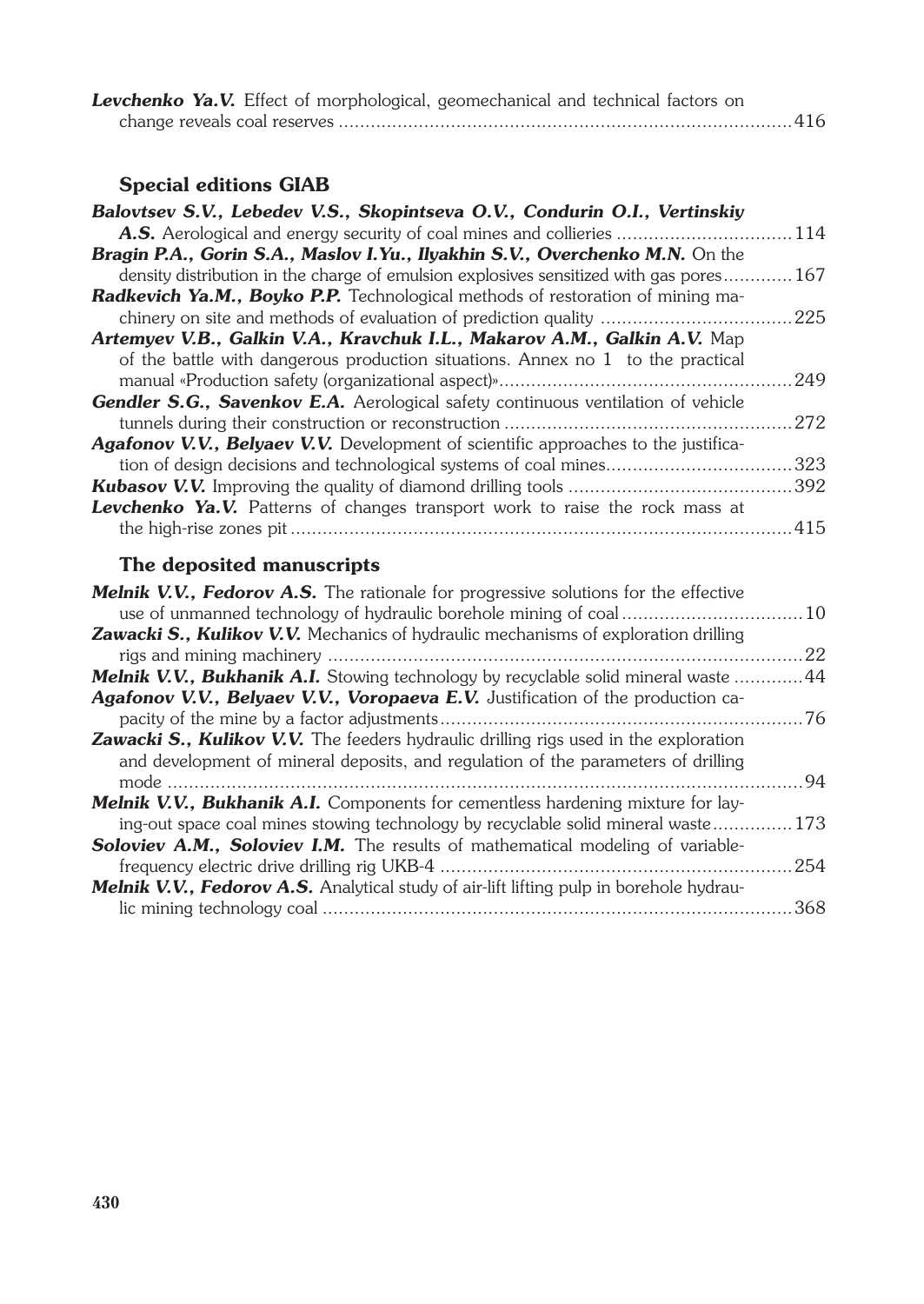| METAJJJYPFMR<br>НЕФТЬ,<br><b>TA3</b> | 4. Машиностроение<br>2. Месторождения<br>и переработка<br>1. Физика нефти<br>3. Добыча<br><b>N</b> rasa                                                                                                                                                                                                                                                                  | И.Ю. Рассказов<br>В.Н. Аминов<br>А.Б. Жабин<br>А.А. Барях<br><b>ПРЕДСТАВИТЕЛЬСТВА</b><br>П. Очирбат<br>PEIVOHAJINHHE<br>Иркутская область<br>Тульская область<br>12. Санкт-Петербург<br>Дальний Восток<br>Забайкалье<br>Австралия<br>Монголия<br>Норильск<br>Карелия<br>Кузбасс<br>11. RKYTMR<br>10. Урал<br>$4.0.06 \times 0.06$<br>പ് ന് |
|--------------------------------------|--------------------------------------------------------------------------------------------------------------------------------------------------------------------------------------------------------------------------------------------------------------------------------------------------------------------------------------------------------------------------|--------------------------------------------------------------------------------------------------------------------------------------------------------------------------------------------------------------------------------------------------------------------------------------------------------------------------------------------|
|                                      |                                                                                                                                                                                                                                                                                                                                                                          |                                                                                                                                                                                                                                                                                                                                            |
| MEHEAXMEHT<br><b>ЭКОНОМИКА,</b>      | 2. Управление<br>1. Экономика<br>3. Аудит                                                                                                                                                                                                                                                                                                                                | Л.Х. Гитис                                                                                                                                                                                                                                                                                                                                 |
| ВИЈОГОК<br><b>FEOJIOFIAR,</b>        | 2. Охрана окружающей<br>геология, геохимия<br>В.Л. Шкуратник<br>3. Геофизика,<br>1. Геология<br>среды                                                                                                                                                                                                                                                                    | 4. Литературное творчество О.Н. Киреева<br><b>LYMAHNTAPHDIE HAYKN</b><br>2. Иностранные языки<br>1. Издательское дело<br>3. Публицистика<br>6. Мемориал<br>5. Словари                                                                                                                                                                      |
| СТРОИТЕЛЬСТВО                        | 3. Энергетическое<br>строительство<br>строительство<br>1. Подземное<br>2.7 <sub>TC</sub>                                                                                                                                                                                                                                                                                 |                                                                                                                                                                                                                                                                                                                                            |
| ETVIKA<br><b>SHEP</b>                | энергетика<br>набжение<br>3. Электротехника<br>E.H. Kamhes<br>1. ATOMHAR<br>2. Энергосн                                                                                                                                                                                                                                                                                  | <b>МОЛОДЫХ УЧЁНЫХ</b><br>Председатель<br>В.А. Ерёменко<br>Зам. председателя<br>Е.Н. Есина<br><b>COBET</b>                                                                                                                                                                                                                                  |
| ГОРНОЕ ДЕЛО                          | полезных ископаемых<br>8. Безопасность труда<br>2. Подземная добыча<br>9. Гидромеханизация<br>рудных и нерудных<br>. Открытые горные<br>6. Машиностроение<br>5. Взрывное дело<br>3. Маркшейдерия<br>И.М. Ялтанец<br>A.A. Aбрамов<br>С.А. Эпштейн<br>И.М. Ялганец<br>4. Обогащение<br>В.В. Руденко<br>ископаемых<br>10. Углехимия<br>и геодезия<br>7. Транспорт<br>работы | КООРДИНАЦИЯ<br>Е.В. Дмитриева<br>Л.Х. Гитис<br>COBETOB<br>Н.А. Голубцов                                                                                                                                                                                                                                                                    |

**СТРУКТУРА РЕДАКЦИОННЫХ СОВЕТОВ ИЗДАТЕЛЬСТВА «ГОРНАЯ КНИГА» (проект для обсуждения) ОСНОВНЫЕ НАПРАВЛЕНИЯ**